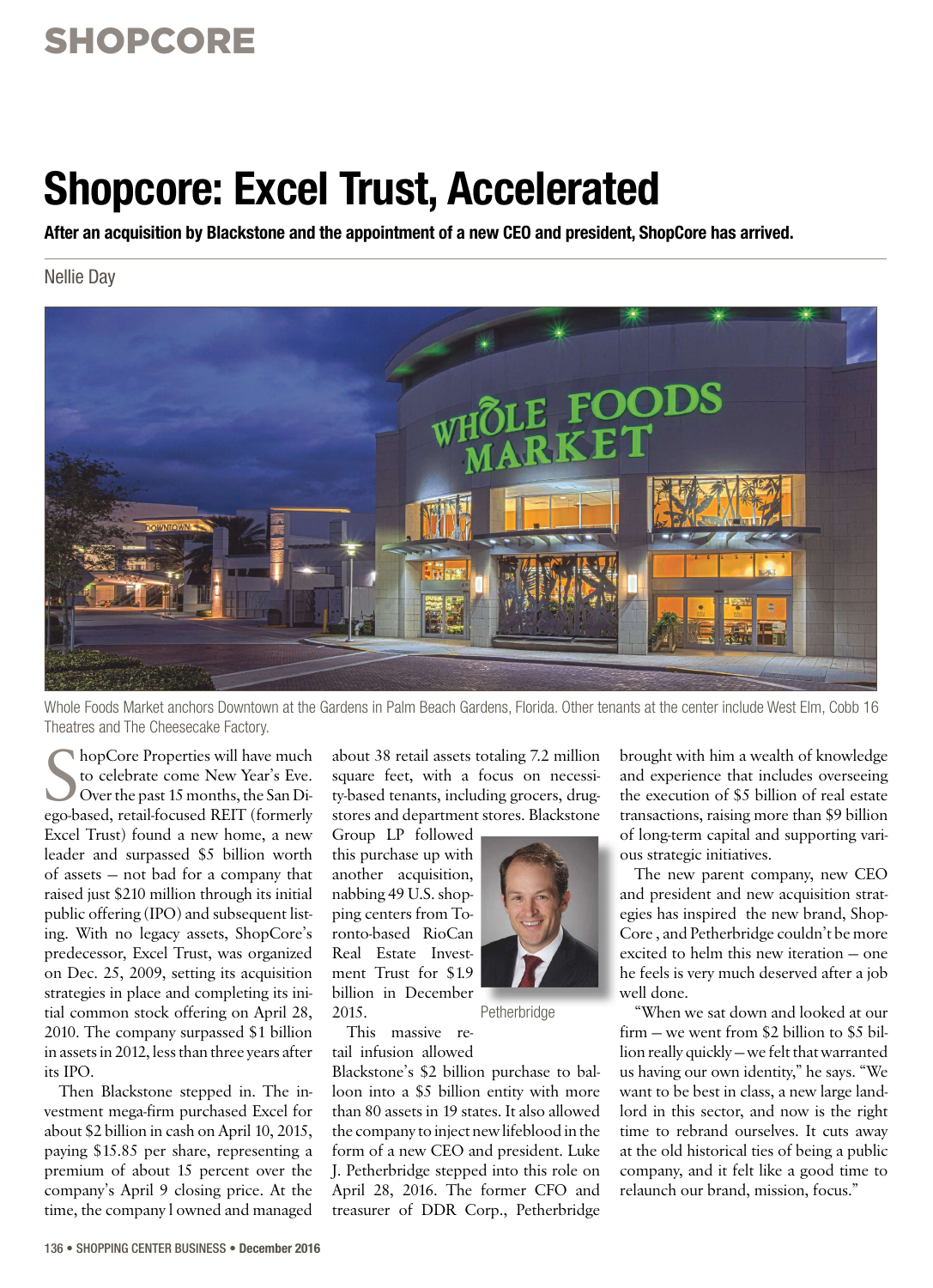# SHOPCORE

#### **MASS MARKETS**

Part of ShopCore's new focus will include supporting its existing markets. The company maintains a solid presence in California, Texas, New York, Florida and Pennsylvania, among other states. Petherbridge notes ShopCore has an affinity for densely populated regions, with an active presence in Philadelphia, New York City, Los Angeles, San Diego, Dallas and Houston.

"Population and density matters," he says. "Those are the keys. Population density limits you to the top 40 MSAs [metropolitan statistical area]. You don't have to be in the top two to five MSAs, but maybe in the top 15. It's hard to make money if you're not in one of the top 40 MSAs. It really thins out after that."

Petherbridge notes this strategy has led ShopCore to increasingly invest over time in Florida, Boston, the Carolinas and even New Hampshire. He's also closely following the retail markets in Portland, Oregon, Seattle and Phoenix, where the company currently owns The Promenade. Though much of ShopCore's presence may seem to lie on the periphery of the U.S., including the two coasts and Texas, Petherbridge does not rule out a larger push in the Midwest. The company currently only has one holding in that region, the Streets of Woodfield shopping center in Schaumburg, Illinois.

"When I think about the middle of the country, I'm a big believer in the Midwest," says Petherbridge, a native of Australia who was based in a suburb of Cleveland, Ohio, while he was with DDR, but now calls Chicago home. "I think select markets like Chicago and Minneapolis would make sense for us. We really want to find the highest quality locations where we believe retailers of all types will do well."



The Scottsdale Promenade in Arizona is occupied by Nordstrom Rack and Michaels Arts and Crafts.



The Shops at SkyView Center in Queens, New York, is home to tenants including Bed Bath & Beyond, Target, Best Buy, Marshalls, Old Navy and Nordstrom Rack.

Retailers like Ross Dress for Less, Publix and Dick's Sporting Goods may be some of ShopCore's biggest tenants, but Petherbridge is quick to point out that the firm wants to see local mom-and-pops, as well as rising retail stars, succeed just as much as these national giants.

"We're trying to find locations where we believe retailers will thrive," he continues. "It's not just the Targets, Walmarts and T.J. Maxx's that we want to see do well. We want locations where the momand-pops can do well."

### **WANTED: NEEDS**

One of the ways ShopCore is providing support to its mom and pops is by ensuring they're surrounded by strong, complementary tenants that can drive business through their doors. The firm has placed a large emphasis on value and needs-based retailers, something Petherbridge refers to as necessity-based value.

"Ross is a very good example of where the consumer is moving," Petherbridge says. "Value continues to remain a very key focus. Those tenants that are growing very quickly — Ross, T.J. Maxx, Burlington Coat Factory — do an extraordinary job. We're very optimistic about that specific segment of the market, and we're confident in their growth trajectory."

Petherbridge notes he has a specific affinity for T.J. Maxx's parent company, TJX Companies, thanks to its other offprice apparel and discount home furnishing stores that can sometimes feel more like local small businesses. These include Marshalls, Sierra Trading Post and HomeGoods.

Petherbridge is also a firm believer in grocery anchors, with a specific emphasis on specialty grocers.

"Grocers clearly remain a very active segment of the market," he explains. "We're starting to see a significant number of specialty brands, whether Trader Joe's, Whole Foods and 365 by Whole Foods, Sprouts, The Fresh Market or Fresh Thyme, adding a necessity base to centers. They remain a key component to any center, and they allow the daily users to swing by more frequently."

The healthy attitude taken by many of the above-mentioned specialty grocers is a trend that has extended into other shopping center tenants as well, as Petherbridge has witnessed. This encompasses everything from vitamin stores to chef-driven, locally sourced healthy cuisine and even fitness studios. As with the grocers, Petherbridge is now seeing more local health-oriented concepts gaining steam and growing nationally.